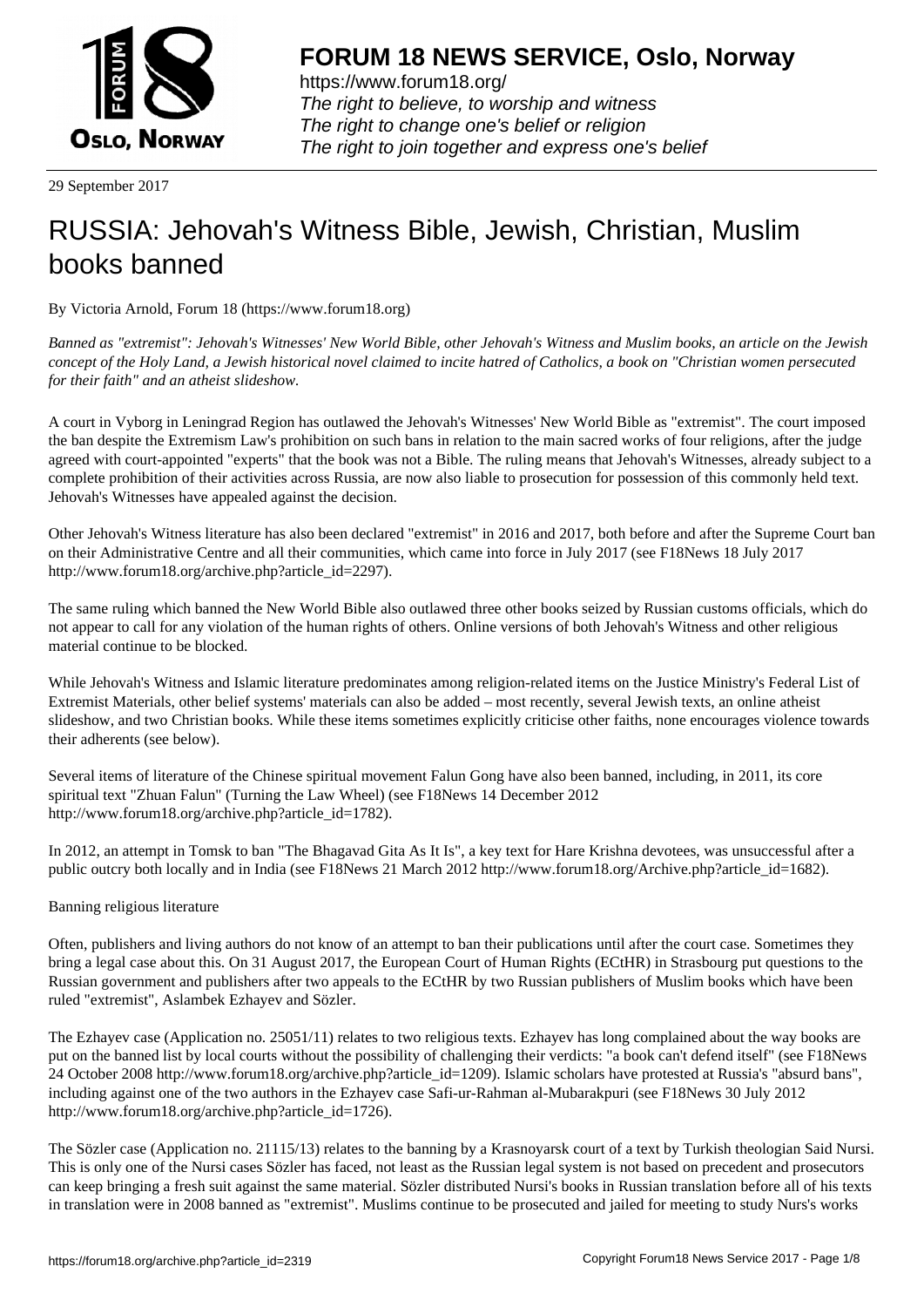pointed to apparently falsified evidence used to jail two Muslim readers of Nursi's works (see F18News 11 December 2017 http://www.forum18.org/archive.php?article\_id=2340).

Both the Russian government and the publishers must now reply to the ECtHR's questions about the Russian lower court proceedings and how the bans affect European Convention on Human Rights and Fundamental Freedoms rights to: Article 9 ("Freedom of thought, conscience and religion"), Article 10 ("Freedom of expression"), Article 11 ("Freedom of assembly and association"), and Article 13 ("Right to an effective remedy").

The Federal List of Extremist Materials, which details items which have been declared "extremist" by courts and banned from distribution in Russia, now has more than 4,200 entries. A large quantity of these are far-right nationalist or Islamist materials which are violent and/or racist, but the broad interpretation of "extremism" set out in the 2002 Extremism Law means that items which do not incite violence or the violation of any human right may also come to be prohibited (see Forum 18's Russia "extremism" religious freedom survey http://www.forum18.org/archive.php?article\_id=2215).

Frequently, this takes place on the grounds of "promoting the superiority and exclusivity" of one faith (or its adherents) over another, although conviction of the inherent truth of one's own beliefs to the exclusion of others is, however, common to many religions, and does not in itself constitute evidence of hatred or violent intent (see Forum 18's Russia "extremism" religious freedom survey http://www.forum18.org/archive.php?article\_id=2215).

The Plenum of Russia's Supreme Court issued a definition of "extremism" in June 2011 – "statements that justify the need for genocide, repression, deportations, violence against members of a nation, race or religion" – in which it acknowledged that "criticism of religious beliefs or religious customs should not be viewed as extremism" (see F18News 19 July 2011 http://www.forum18.org/archive.php?article\_id=1514).

In its Concluding Observations on the Russian Federation of 25 August 2017 (CERD/C/RUS/CO/23-24), the United Nations Committee on the Elimination of Racial Discrimination (CERD) strongly criticised the Extremism Law. Among other recommendations in relation to "extremism", the CERD reiterated its 2013 Concluding Observations recommendation that Russia "amend the definition of extremism .. to ensure that it is clearly and precisely worded, in accordance with article 4 of the Convention [on the Elimination of Racial Discrimination]". Among its other recommendations, the CERD recommended that Russia "do away with the Federal List of Extremist Materials".

Any Russian court can declare a work (eg. a book, leaflet, song, slogan, video, website or webpage) "extremist". The Justice Ministry must then add the work to the Federal List. The List often does not include full bibliographical details, and is irregularly updated. Checking whether a particular item is on the List can therefore be difficult or even impossible. The removal of an item from the Federal List is rare and can be short-lived. In recent years, new titles have been added at an increasing rate (see F18News 27 July 2015 http://www.forum18.org/archive.php?article\_id=2084).

Once a publication has been banned as "extremist", anyone owning the work is subject to punishment under Administrative Code Article 20.29 ("Production or mass distribution of extremist materials included in the published Federal List of Extremist Materials, as well as their production or storage for mass distribution") (see Forum 18's Russia "extremism" religious freedom survey http://www.forum18.org/archive.php?article\_id=2215).

As of 23 November 2015, an amendment to the Extremism Law prevents some, but not all, sacred texts - "the Bible, the Koran, the Tanakh and the Kanjur, their contents, and quotations from them" – from being ruled "extremist" (see F18News 30 November 2015 http://www.forum18.org/archive.php?article\_id=2126).

Jehovah's Witness Bible banned in Vyborg

On 17 August 2017, after nearly 19 hours of hearings over two days, Judge Dmitry Grishin of Vyborg City Court ruled that the Jehovah's Witnesses' New World Bible and three brochures – "The Bible and its principal theme", "Has science replaced the Bible?", and "Ways to improve your health" – were extremist materials and should be banned from distribution in Russia.

Consideration of the Leningrad-Finland Transport Prosecutor's suit had taken more than a year and a half since it was submitted in December 2015. Judge Roman Petrov suspended the case in April 2016 and ordered further "expert analysis" of the texts. Proceedings resumed under Judge Grishin in June 2017.

The extra analysis ordered by the court was carried out by Natalya Kryukova, Aleksandr Tarasov and Viktor Kotelnikov of the Centre for Socio-Cultural Analysis, despite the fact that they had produced the reports suggesting the presence of "extremism" on which the prosecutors' suit was originally based. They have repeatedly refused to comment to Forum 18 on their work for this case.

The Centre for Socio-Cultural Analysis was registered in Moscow in 2014. It appears to comprise four specialists in, respectively, art history, mathematics (Kryukova), languages (Tarasov), and political science and religious studies (Kotelnikov). According to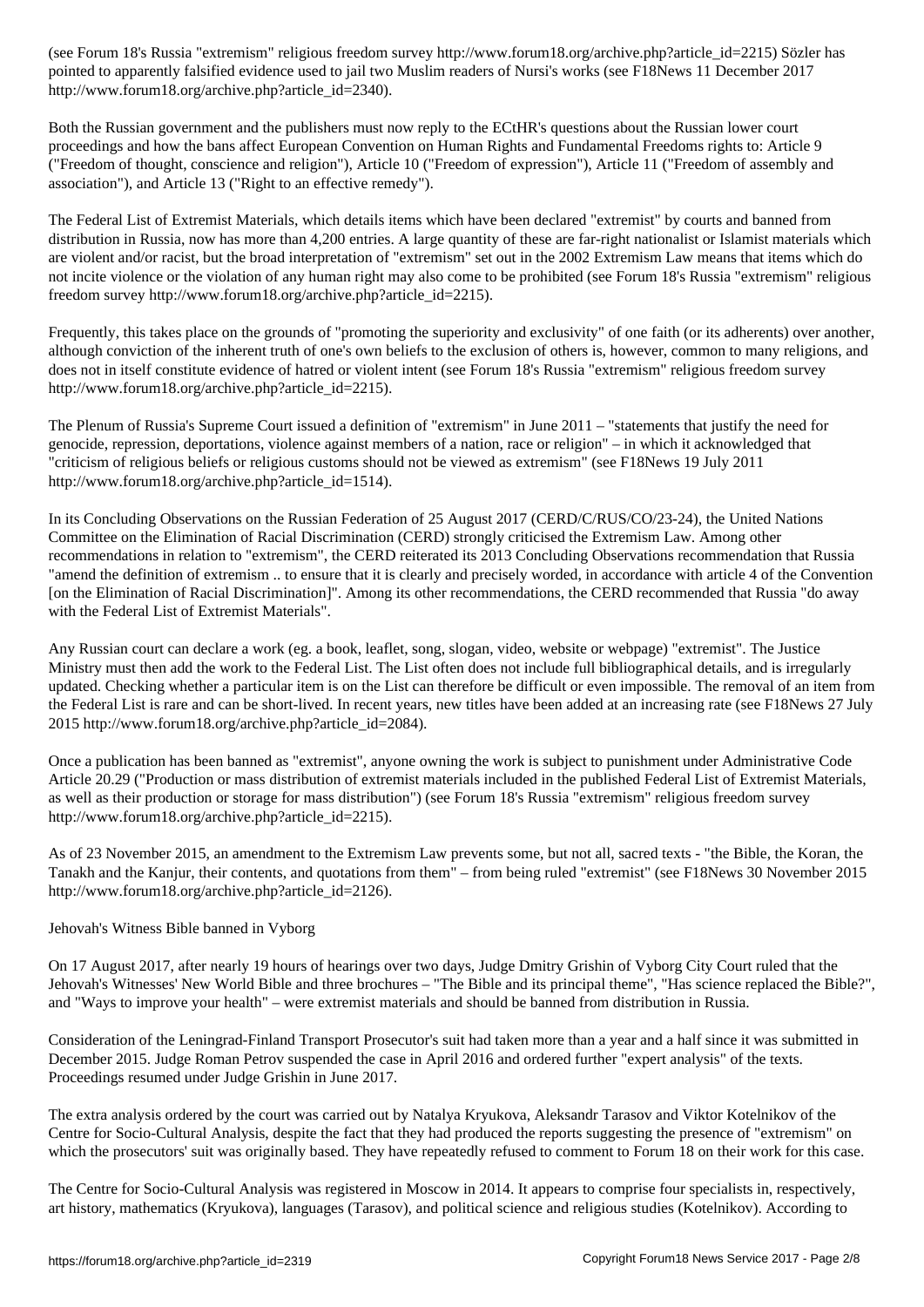direct and hidden calls to extremism; the determination of extremism in the activities of organisation of  $\alpha$ of signs of forced involvement in an organisation whose activities bears signs of extremism".

The Centre states it works with law enforcement and judicial bodies, as well as unspecified other organisations and individuals. In 2015, it produced analysis of two Jehovah's Witness texts which were then banned as "extremist" in Kurgan, although a higher court later overturned this ruling. Kryukova also produced analysis for the criminal case against two Jehovah's Witness elders in Sergiyev Posad, who were accused of inciting religious hatred in their sermons – they were twice acquitted (see 25 August 2017 http://www.forum18.org/archive.php?article\_id=2310).

In court in Vyborg, Jehovah's Witness lawyers Aleksandr Dyubin, Maksim Novakov and Anton Bogdanov claimed that the court-ordered "expert analysis" contained "many mistakes and inaccuracies", and that the experts were not properly qualified. They stressed that Kryukova, Tarasov and Kotelnikov had already produced analysis of the texts at the request of customs officials, and so could not do so again.

Anatoly Baranov, a philologist from the Institute of the Russian Language at the Russian Academy of Sciences, also submitted to the court a comparative analysis of more than 600 randomly sampled fragments from five different Bible translations, including the New World, which concluded that they were identical in meaning.

Jehovah's Witnesses stated that during the hearing on 16 August, lawyer Dyubin questioned Mikhail Odintsov, chair of the Russian Society of Researchers of Religion, on the contents of the New World version. Asked whether the latter was a Bible, Odintsov affirmed that it was.

The judge disregarded these statements, and the Jehovah's Witnesses' assertion that none of the titles showed any signs of extremism.

The Jehovah's Witness lawyers submitted an appeal against the "extremism" ruling to Leningrad Regional Court on 21 September. No hearing date has yet been set. The judge ordered the books themselves to be confiscated, but not destroyed.

# The verdict: not a Bible

According to the written Vyborg verdict, seen by Forum 18, all four texts contain "justification of the need to implement actions aimed at violent change to the foundations of the constitutional system of the Russian Federation; justification of the need to violate the integrity of the Russian Federation .. calls for religious discord .. statements justifying the need for genocide and mass repressions against adherents of other religions .. allegations of the natural superiority of Jehovah's Witnesses and the inferiority of adherents of other religions .. [and] justification of the opposition and incompatibility of the interests of Jehovah's Witnesses with the interests of other religious groups".

The court also concluded that the texts use "manipulative psychological and linguistic methods" in order to inculcate "negative attitudes towards a person on the grounds of attitude toward religion" and encourage Jehovah's Witnesses "to distance themselves from the institutions of civil society, as well as from the institutions of the family and marriage" and "refuse to perform duties in the ranks of the Armed Forces".

Judge Grishin notes the Extremism Law's 2015 prohibition on banning the Bible, the Koran, the Tanakh, and the Kanjur (and quotations from them), but cites the findings of the Centre for Socio-Cultural Analysis as evidence for why the Russian-language New World version should not be considered a bible.

The experts concluded that the New World Bible is not a Bible because "it does not have such a title [but uses the title "Holy Scripture"], it is based on a translation into English from Ancient Hebrew and Ancient Greek texts, [and] significant changes have been made to the text, which are recognised by the authors of the New World translation themselves .. The most revealing example is the use of a tetragrammaton in the form of Jehovah [to refer to God]. In addition, the key texts of the New Testament, affirming the unity and equality of God the Father and God the Son, are changed so that they can be interpreted in the opposite sense".

While Judge Grishin accepted the Jehovah's Witnesses' argument and the experts' own testimony that the New World version contains text "partially coinciding in its content with the text of universally accepted translations of the Bible", he concluded that this "in itself is not grounds to consider all editions of the Bible as such – in connection with which the norms of Article 3.1 of the Extremism Law cannot be applied".

Customs officials at the Svetogorsk border crossing from Finland had impounded millions of copies of the four books on three occasions in May, June and July 2015. On each occasion, customs authorities took Jehovah's Witnesses to court under Article 16.3, Part 1, of the Administrative Code ("Non-observance of Customs Union rules on goods banned or limited 'on the basis of national interests and objectives'").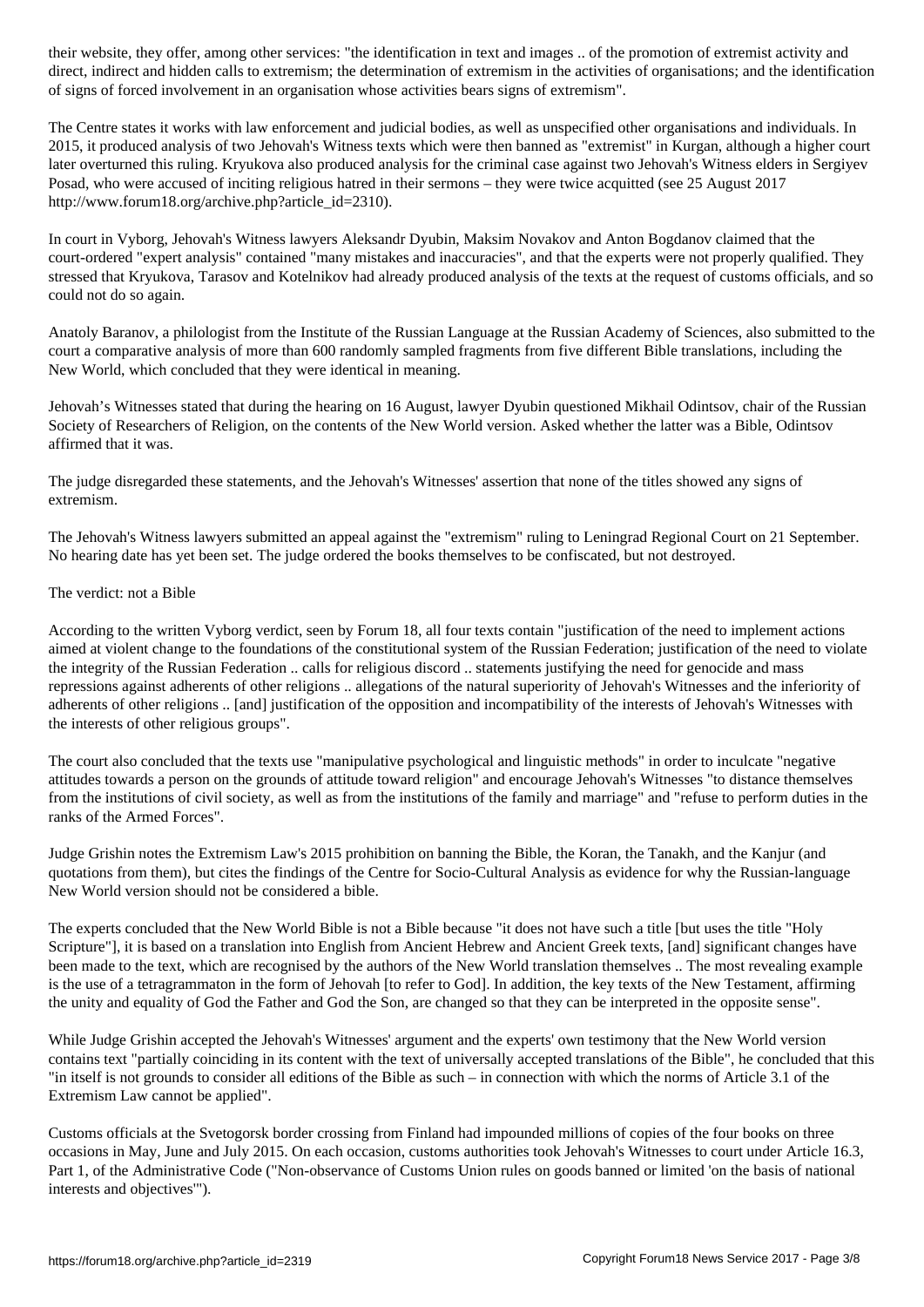World Bible concluded that it induced "hostility towards people based on religious affiliation" and contained "justification of the necessity of carrying out aggressive, violent, cruel actions towards a person in connection with religious affiliation").

The Jehovah's Witnesses' Russian and Finnish branches have unsuccessfully tried to challenge the confiscation of their literature through the arbitration courts (see F18News 5 May 2016 http://www.forum18.org/archive.php?article\_id=2174).

In a 16 July 2015 statement, Jehovah's Witness Administrative Centre representative Yaroslav Sivulsky called the block on importing Bibles "the apotheosis of a mindless, unprofessional, and frenzied struggle with imaginary 'extremism'".

## Other Jehovah's Witness texts

Several other Jehovah's Witness resources have also been banned. Proletarian District Court, Rostov-on-Don, ruled "extremist" on 24 March 2017 "Questions of Youth: Practical Advice, Volume 2" (2008 New York edition) by request of the Southern Transport Prosecutor's Office. It was added to the Federal List on 15 June 2017.

Customs officials had found a copy in a sailor's cabin on a ship in Rostov's port. A linguistics expert from the Rostov Centre for Judicial Expertise concluded that the book "negatively evaluates" people who are not Jehovah's Witnesses, encourages Jehovah's Witnesses to end relationships with them, and promotes the "superiority" of Jehovah's Witnesses, but also concluded that the text contains no calls for violence and in fact advocates tolerance towards non-Jehovah's Witnesses.

A book of same title, published in New York in 1998 but not divided into two volumes, already appears on the Federal List, having been banned in 2009 in Taganrog.

Serov District Court in Sverdlovsk Region found "Listen to God" and the January 2015 issue of the journal "Awake!" to be "extremist" on 19 February 2016. The first of these texts consists of quotations from the Jehovah's Witnesses' New World Bible, the second, of advice on dealing with anger, discussion of God's culpability in human suffering, information on Costa Rica, and an interview with an ill child. Both also contained links to the main Jehovah's Witness website, jw.org, which is itself banned and blocked in Russia.

#### Jewish texts

Judge Yury Kurin of Sochi's Central District Court ruled on 22 March 2017 that a nineteenth-century Jewish-themed historical novel and an academic article on the concept of the Holy Land should be banned as "extremist".

According to the court verdict, seen by Forum 18, the FSB security service seized both items during a search of an unspecified building in Sochi. Their ownership is unclear, and no representatives of the publishers or the article's author appeared to be party to the case or present at the hearing.

The novel, published under the Russian title "Forcibly Baptised [Nasilno kreshchenniye]" is by Marcus Lehmann (1838-1890), a German rabbi, writer, and civil servant. It tells the story of a Jewish convert to Catholicism who becomes treasurer at the court of the Polish king, and details the experiences of Jews in fourteenth-century Poland-Lithuania, particularly the persecution and discrimination they encountered. According to the verdict, expert analysis by an FSB criminology laboratory concluded that the novel was intended to incite hatred towards Christians, especially Catholics, and to promote the "superiority and exclusivity" of Judaism over Christianity.

As well as the hard copy novel (published in Russian by Izografus, 2001, Moscow), Judge Kurin ordered two websites which host the text to be banned and blocked. The book's entry on the Federal List, added on 17 July 2017, does not specify print or electronic versions. The book appears to have been withdrawn from the Russian National Library, in whose online catalogue it is marked as "Removed from public access. Federal List [of Extremist Materials] No. 4176".

Rabbi Boruch Gorin of the Federation of Jewish Communities criticised the ban, calling it "an absolute mockery of the entire Extremism Law" in a statement on his Facebook page on 17 July. "To say this book is 'extremist,' a book which had dozens of editions, even in Germany in the 19th century, a book about the religious discrimination against Jews in Medieval Europe — that means to ridicule the idea of the 'fight against extremism'."

The banned article "The holiness of the land of Israel", by Zoya Kopelman, was published in the journal "Fathers and Children" (Issue 35, 2001, Moscow), which is produced by the Moscow-based Institute for Jewish Studies in the CIS. Kopelman is a translator and teacher of literature at the Hebrew University in Jerusalem, specialising in the links between Jewish and Russian culture.

The article examines the concept of the "Holy Land", the nature and meaning of "sanctity" when connected with particular geographical space and whether this can change over time, whether such sanctity is original and inherent or dependent on the presence of pious Jews keeping the commandments there, and the importance of Israel in the prayers and practices of Jews even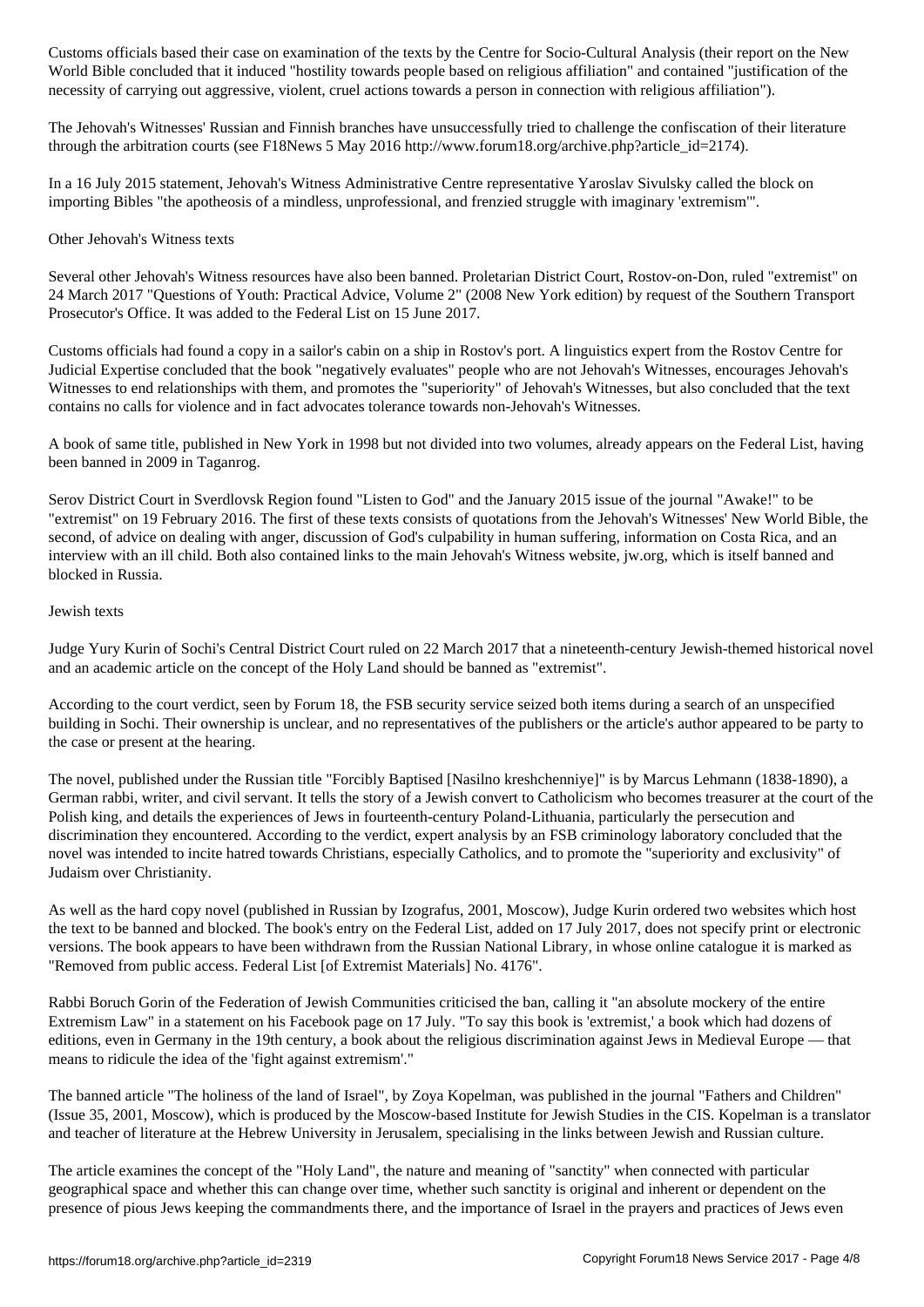The FSB's "expert analysis" reported that the article was intended to incite hatred towards non-Jewish ethnicities and promote the "superiority and exclusivity" of Jews over other peoples; it also allegedly incites religious hatred and "infringes on the rights, freedoms, and legal interests of the person and citizen in relation to their ethnicity, religious affiliation, and attitude to religion".

In his verdict, Judge Kurin concludes that dissemination of Kopelman's article would therefore encourage people "to commit a criminal offence, facilitate the commission [of the crime], aid in its preparation, and foment social, racial, national or religious strife among the population".

Kopelman asks "How are human life and the holiness of the Land of Israel connected?", and in answer quotes Israeli Rabbi Mordechai Breuer, who outlines in his 1993 book of essays "Pirkei Moadot" how God gave different lands to Abraham, Isaac, and Jacob and to Lot and Esau and their descendants: "And the border dividing these lands is nothing but a boundary between the holy and the ordinary, between light and darkness, between the people of Israel and other nations. And the unceasing struggle between the population on different sides of this border is the struggle of the holy and the unholy .. a reflection of the duality inherent in this world - the coexistence of good and evil, pure and impure".

Rabbi Breuer also points out, however, that God told the Jews not to conquer these other lands, that they had a right to them only if their inhabitants gave them up. Kopelman's article makes no call for violence or discrimination against non-Jews.

As with Lehmann's novel, Judge Kurin also ordered the page of the Institute's website containing the article to be banned and blocked, although the Federal List entry (also added on 17 July 2017) does not distinguish between print and electronic versions.

The SOVA Centre for Information and Analysis commented on 17 July that the experts, prosecutors, and court in this case were clearly ignorant of the nature of Judaism as an ethnocentric religion, "for which ideas of the mission of the Jewish people and the holiness of the land of Israel are very important and inalienable".

# Jewish Kabbalah texts

Another Jewish text, Mikhael Laytman's "Kabbalah: Secret Jewish Teachings. Part 10 – Fruits of Wisdom" was banned by Kirov District Court in Yekaterinburg on 1 October 2015. The work did not appear on the Federal List until 23 April 2017, however, after an unsuccessful appeal by the author at Sverdlovsk Regional Court on 23 December 2016.

Prosecutors seized the book from the library of Yekaterinburg's Or-Avner Jewish Gymnasium. Expert analysis found it to contain "information aimed at inciting ethnic hatred and enmity, propaganda of the exclusivity and superiority of Jews over other people (non-Jews) .. the idea of the inferiority of other peoples, except for Jews".

Laytman, a Soviet-born Israeli citizen, is the head of the Bney-Barukh International Kabbalah Academy. He has caused controversy among Orthodox Jews by teaching the Kabbalah to non-Jews. Although the book contains the suggestion that Jews are in opposition to other peoples, it appears to have no violent or aggressive content.

# Islamic literature banned again

Islamic literature also continues to be ruled "extremist". On 3 March 2017, Svetly City Court in Kaliningrad Region banned "Muslim dogma (Akida)", by Turkish academic Ahmed Saim Kilavuz. The Justice Ministry added it to the Federal List on 7 June 2017, noting explicitly that the many Koranic quotations it contains are not banned, in accordance with the 2015 amendment to the Extremism Law.

Kilavuz's work describes the foundations of the Islamic faith, and does not appear to contain any aggressive or violent statements. It was also among 68 Islamic texts banned in a single 20-minute hearing at Orenburg's Lenin District Court in March 2012 – in 2015, an appeal hearing at Orenburg Regional Court decided that fifty of these, including Kilavuz's book, were not "extremist", and they were later removed from the Federal List (see F18News 27 July 2015 http://www.forum18.org/archive.php?article\_id=2084).

Despite this, these items continue to be subject to bans under the Extremism Law. Another title which has repeatedly fallen foul of the Extremism Law, both before and after it was reprieved in Orenburg, is "Fortress of a Muslim", by Said al-Qahtani. This is a volume of prayers and greetings for everyday occasions, which contains no call for violence or violation of human rights, but which has been blocked across multiple websites as well as in hard copy. It appears seven times on the Federal List (although the exact editions are not always clear), banned in four separate rulings by three different courts between July 2014 and August 2016.

Soviet District Court in Ulan-Ude issued the latest ban of "Fortress of a Muslim" on 22 August 2016, in relation to the 2011 3rd edition from the Ezhayev publishing house. It was added to Federal List on 8 November 2016.

The lifting of a previous ban or an earlier refusal to rule a text "extremist" offers no subsequent protection. On 1 February 2017,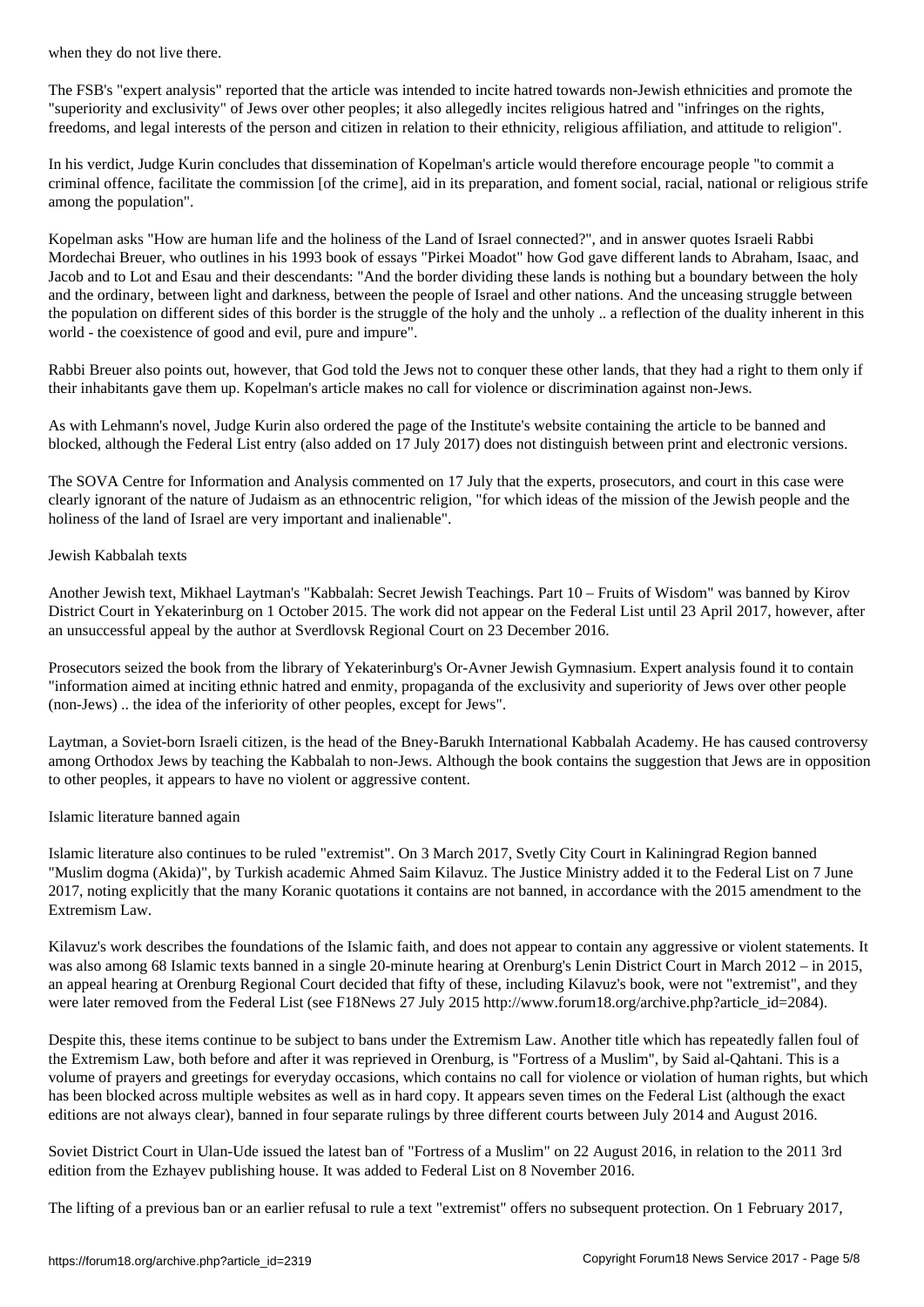Prophet Mohammed. The collection was compiled by Muhammad Yusuf Kandahlawi (1917-1965), a major figure in the Tabligh Jamaat Muslim missionary movement, which is outlawed as "extremist" in Russia.

Pervouralsk City Court, however, refused to ban the book in December 2015 on the grounds that it contained quotations from the Koran. An appeal judge at Sverdlovsk Regional Court upheld this interpretation of the 2015 amendment to the Extremism Law in March 2016 (see F18News 5 May 2016 http://www.forum18.org/archive.php?article\_id=2174).

In an indication of the inconsistency with which the amendment is applied, five items appear on the Federal List with the note that the ban does not cover the Koranic or Bible quotations they contain – but the entry for "Selected Hadith", added on 7 June 2017, includes no such caveat.

## Christian texts

It appears that almost any negative portrayal of another religion or its adherents can lead to a text being declared "extremist", regardless of whether this is accompanied by the incitement of violence or discrimination.

Bryansk Region Military Prosecutor's Office requested that "Hearts of Fire: Eight Women in the Underground Church and Their Stories of Costly Faith" and "Islam: a look beneath the mask" be outlawed as extremist. Judge Viktor Rukhmakov of Sevsk District Court upheld the two separate suits on 12 April 2016, and the Justice Ministry added both titles to the Federal List on 20 April 2017.

According to the written verdicts, seen by Forum 18, the FSB border service had seized the two books "as part of a planned operation" from two men travelling to Russia from Ukraine, after being tipped off by customs officials who had seen "signs of incitement to extremist activity on religious grounds" in the texts. Igor Balashov and Venyamin Yakubovsky, from whom the books were confiscated, do not appear to have been prosecuted on any administrative charge. It is unclear how many copies of the book the FSB seized.

The books were subjected to psychological and linguistic analysis by the Justice Ministry's Bryansk Laboratory of Judicial Expertise. According to both verdicts, "experts" found them to contain "a combination of linguistic and psychological signs of the incitement of religious enmity and hatred". The verdicts give no further details of the "expert analysis" and quote no parts of the texts which were deemed "extremist". No representative of the authors, publishers, or owners of the books appear to have been present in court.

Neither book appears to encourage violence against non-Christians or support discrimination against them, but prosecutors couched the case in terms of state and societal security.

The verdict claims: "At present, threats to the national security of the Russian Federation are predominantly internal. Therefore, the most important area for ensuring Russia's national security is the fight against organised crime, ensuring state and public security and protecting public order. A significant threat to Russia's national security is the most dangerous form of organised crime – extremism .. combating extremism as ideology, intolerance, incitement of hatred or enmity, humiliation of human dignity on grounds of race, nationality, language, origin, attitude to religion, or membership of any social group is the most important way of ensuring national security".

"Hearts of fire" was produced by Steve and Ginny Cleary of the US-based Christian mission support organisation Voice of the Martyrs, with a foreword by American missionary Gracia Burnham. The Russian edition was published in the US in 2015, shortly before the FSB seized the books on 4 September 2015. As attested on the verso of the title page, the edition was intended for free distribution.

Based on interviews carried out by the authors, the book describes the experiences of eight "Christian women persecuted for their faith" by atheist governments or other religious groups (mostly locals, plus one Australian missionary) in different countries (Indonesia, Bhutan, the Soviet Union, Communist Romania, Pakistan/Iran, China, India, and Vietnam).

Despite depicting often extremely violent actions, committed by Muslims, Buddhists, Hindus, and atheists, the book portrays none of its protagonists as desiring revenge or encouraging hatred of non-Christians.

"Islam beneath the mask", by Dariy Hussein, was published in Ukraine's capital Kyiv in 2012. Its author appears to be an Iranian who converted from Islam to Christianity and is keen to encourage other Muslims to do the same. His book's explicitly stated goal is "to show the real essence of Islam, which, as a rule, nobody publishes .. God put it in my heart to write this book to tell people what true Islam is. I hope that an intelligent person who is capable of sound reasoning will understand and make the right choice of religion – a choice on which depends not only life on this earth, but also life after death".

To this end, Hussein offers a highly negative view of the Koran, the Muslim Prophet Mohammed, and sharia law. He suggests that terrorist atrocities arise directly from Islamic teachings and compares Islam unfavourably with Christianity. For example, he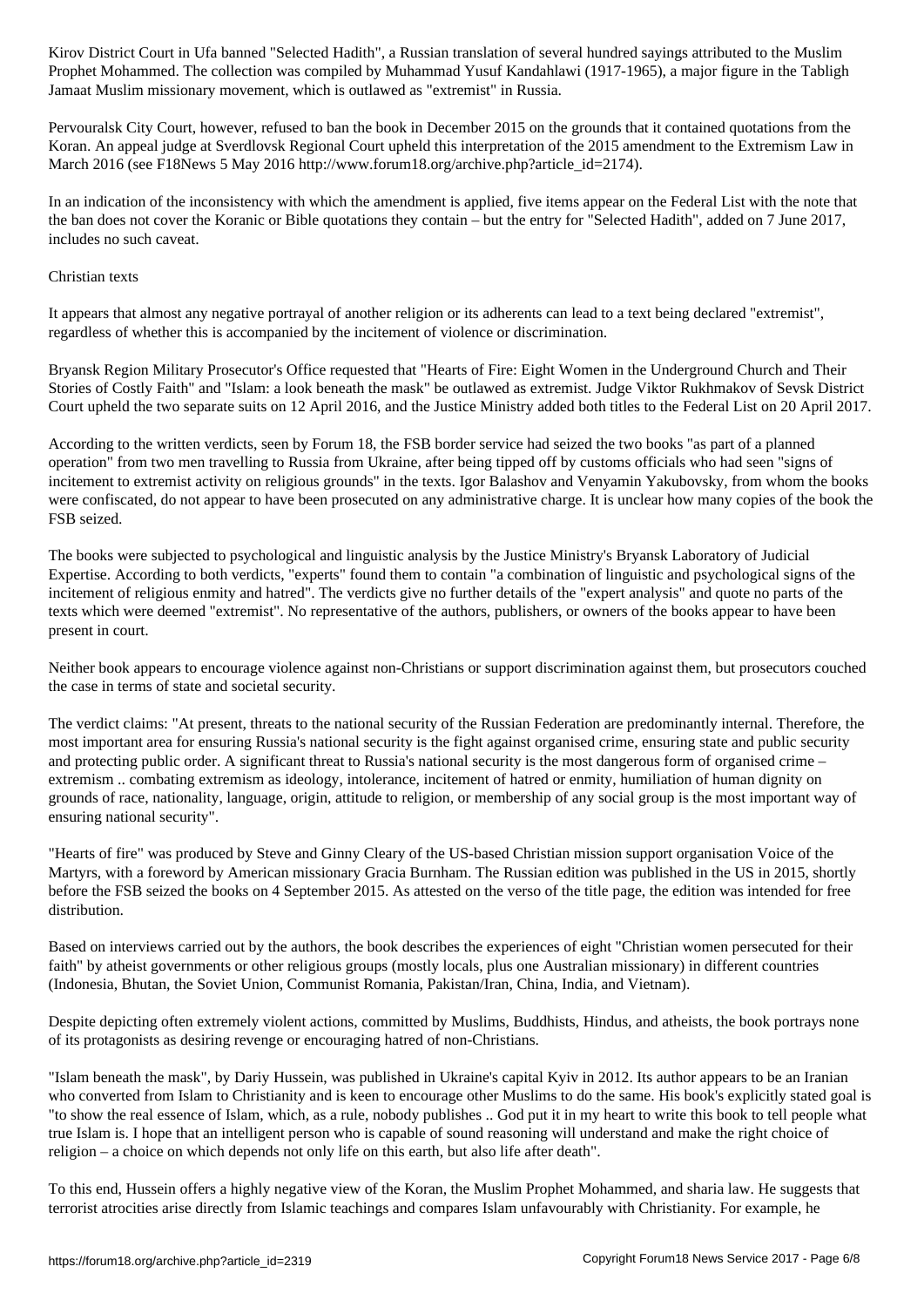pleasure", the other for love of neighbour.

Hussein is critical of the portrayal of women in the Koran and their position under Islamic law. He notes the right of Muslim men to have four wives and the "right" of girls to marry from the age of nine (while for men it is 15). He then adds: "What can you expect from followers of a religion whose leader was himself a fornicator and all his life fornicated and had a harem? Dear girls and women who want to marry a Muslim, I want to warn you".

Alongside more dispassionate accounts of the history of Islam, Mohammed's early life, and the differences between Sunni and Shia, Hussein also criticises the commercialisation of the haj pilgrimage, compares the veneration of the Kaaba in Mecca to pagan idol worship, and claims that inside the Kaaba are "Satan and evil spirits, but not God".

At no point, however, does the book openly call for violence towards Muslims or their forced conversion – Hussein encourages Christians to conduct evangelistic work among Muslims only with friendship, love, prayer and respect for their culture.

# Atheist slide show

As well as religious writings, atheist material can also fall foul of the Extremism Law. On 28 February 2017, Yoshkar-Ola City Court ruled that a ten-minute video of still images on atheist and anti-religious themes was "extremist". It was added to the Federal List on 19 May 2017.

The video consists of a series of cartoons and photographs, with no sound. They include, among others: a picture of Russian Orthodox Patriarch Kirill, captioned "First after God"; pictures of the Bible captioned "I read it. Now I'm an atheist" and "Down with the brain!"; photos of priests and nuns apparently drinking alcohol; an image of Muslims at prayer outdoors entitled "Soon in your city"; cartoons satirising creationist beliefs; and a picture of a man's head captioned "Going to church? Leave your brain at home!"

The video contains no obvious calls for violence or incitement of hatred for believers. A possible exception is a photograph of a burning church bearing a quotation attributed to Spanish anarchist Buenaventura Durutti – "The only church which illuminates is a burning church" – which could be taken as a call to burn churches. The quotation is also linked in the image to Norwegian far-right and neo-pagan musician Varg Vikernes, who was convicted in 1994 of church arson, as well as an unrelated murder.

No verdict is available, so it is unclear whether it was this one slide which led to the ban or whether all the images were considered equally at fault. As the entire video is now banned, however, it is possible that the use of any one image from the series, even outside the context of the video, may lead to prosecution for distribution of "extremist" material. (END)

For more background see Forum 18's surveys of the general state of freedom of religion and belief in Russia at http://www.forum18.org/Archive.php?article\_id=2246, and of the dramatic decline in this freedom related to Russia's Extremism Law at http://www.forum18.org/Archive.php?article\_id=2215.

A personal commentary by Alexander Verkhovsky, Director of the SOVA Center for Information and Analysis http://www.sova-center.ru, about the systemic problems of Russian anti-extremism legislation, is at F18News 19 July 2010 http://www.forum18.org/Archive.php?article\_id=1468.

A personal commentary by Irina Budkina, Editor of the http://www.samstar.ucoz.ru Old Believer website, about continuing denial of equality to Russia's religious minorities, is at F18News 26 May 2005 http://www.forum18.org/Archive.php?article\_id=570.

More reports on freedom of thought, conscience and belief in Russia can be found at http://www.forum18.org/Archive.php?query=&religion=all&country=10.

A compilation of Organisation for Security and Co-operation in Europe (OSCE) freedom of religion or belief commitments can be found at http://www.forum18.org/Archive.php?article\_id=1351.

Follow us on Twitter @Forum\_18 (http://twitter.com/forum\_18)

Follow us on Facebook @Forum18NewsService (http://www.facebook.com/Forum18NewsService)

All Forum 18 text may be referred to, quoted from, or republished in full, if Forum 18 is credited as the source.

All photographs that are not Forum 18's copyright are attributed to the copyright owner. If you reuse any photographs from Forum 18's website, you must seek permission for any reuse from the copyright owner or abide by the copyright terms the copyright owner has chosen.